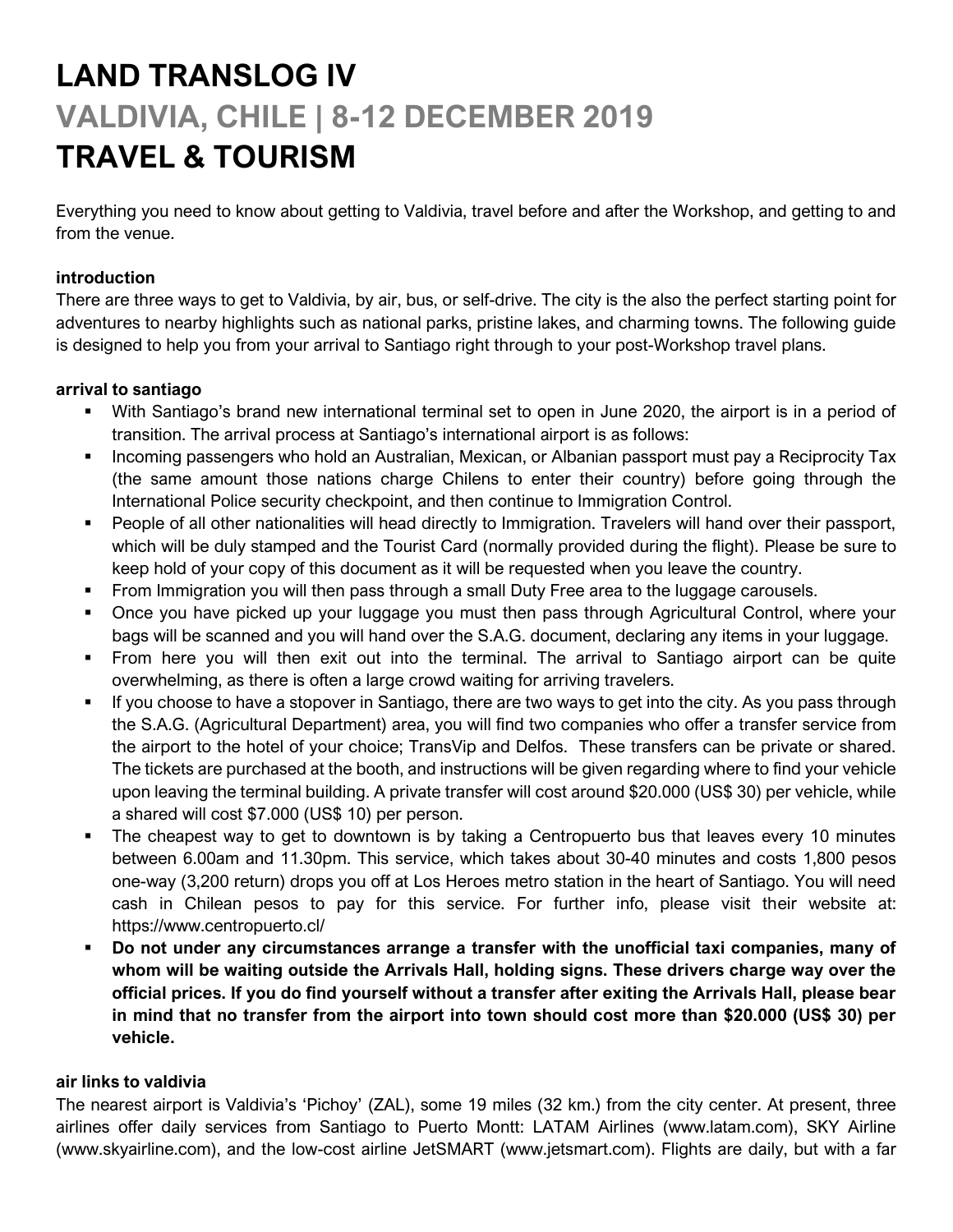more limited frequency than other regional airports in Chile. These airlines also have daily flights to the far south of the country, which would open up post-Workshop options to Patagonia. Other alternatives include Osorno (OSO) and Temuco (ZCO), which both have a far greater frequency of flights, being major commercial destinations. These airports are quite some distance from Valdivia and involve a 90-minute and 2-hour drive respectively. In order to avoid these long transfers, book your flights to Valdivia as early as possible.

#### **getting from the airport to the venue**

Transfers between Valdivia airport and the Workshop venue will be available for anyone requiring this service, both for your arrival and departure. In order to make these arrangements, we would require the following details.

- Full name and number of passengers
- Arrival flight details to Valdivia (Airline and flight number and arrival time)
- Departure flight details from Valdivia (Airline and flight number and arrival time)

#### **Observations:**

- **Transfers are provided on a shared basis in order to keep the costs down for you, and prices will depend** on the number of passengers sharing the transfer.
- Upon arrival, a member of staff will be waiting and holding a 'Land Translog IV' sign as you depart the arrivals hall.
- Transfers will be dispatched according to flight arrival times.
- Private transfers are also available for 1-2 passengers.
- It is important to point out that all shared transfers will end at the Workshop venue (Dreams Valdivia Hotel), from where you will receive assistance to get you to your final destination.
- Payment for the transfers will be made at the Hospitality Desk, located near the conference rooms at the Workshop venue.

In order to request your transfers, please contact Gary James at [contact@sensechile.com.](mailto:contact@sensechile.com)

## **travelling by bus**

Valdivia is well-served by daily bus services from Santiago, operated by companies such as TurBus, Pullman, and Cruz del Sur. You can take an overnight bus to Valdivia from Terminal Sur in the capital. This is a 12-hour journey, so we would certainly recommend booking the "Salon Cama" or "Premium 180" options. To make reservations, visit https://www.recorrido.cl/en. One-way tickets cost around 15,000 Chilean Pesos (22 USD) for Salon Cama and 20,000 (28 USD) for the Premium 180 option. The bus station in Valdivia is just a few blocks from the Workshop venue.

## **self-drive**

This area of Chile is very easy to navigate if you choose to hire a car for the duration of their stay. There are several rent-a-car companies located at Valdivia airport. Reservations can be made in advance with companies such as Avis, Budget, SixT, and Europcar.

#### **official excursion**

An excursion will be arranged during the Workshop for all delegates who have signed up for this service. The tour will focus on the key highlights of the area and will be exclusively for Land Translog IV attendees and their travel companions. Details of this tour will be revealed closer to the date.

#### **additional tours**

Several tours will be arranged prior to the Workshop and afterwards, giving you a good excuse to arrive early and stay later. During the Workshop we will also arrange a private night visit to a local craft brewery, Valdivia is